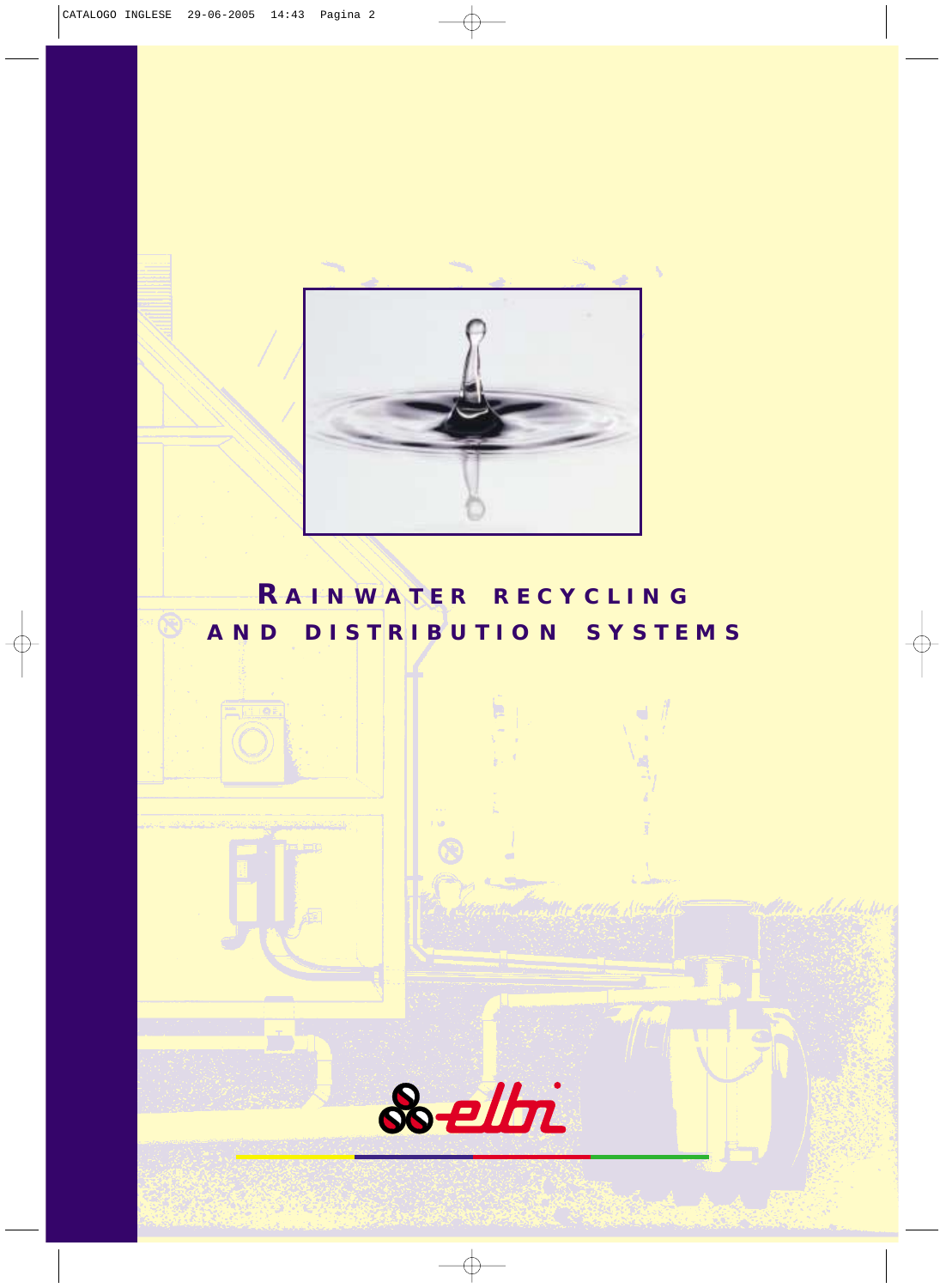# **A precious resource**

*Over 97% of the total 1.,4 million Km 3 of water on Earth is sea water, and cannot be used for human consumption. The remaining 3% consists of ice for the vast majority, and is concentrated at Polar caps. The remaining part accounts for only 0,3% of the total and is available for human consumption. Such percentage is progressively reducing because of the pollution generated by human activities. In addition, irregular, less frequent and often too abundant rainfalls, do not consent a regular supply from municipal water main.*

# **Why recycle rainwater?**

**Using rainwater represents a precious contribution to reduce wastes of potable water, leads to a more conscious consumption and may reduce costs up to 50%.**

*Rainwater is particularly suited for the following usages:*

*- For the washing machine and house cleaning: rainwater does not contain lime and cleans better than potable water so as it can reduce the use (and cost) of detergents up to 50%;*

**5**

- *For gardening: rainwater, when used to water plants and flowers, allows a better absorption of minerals.;*
- *For the toilet: rainwater reduces the formation of lime.*

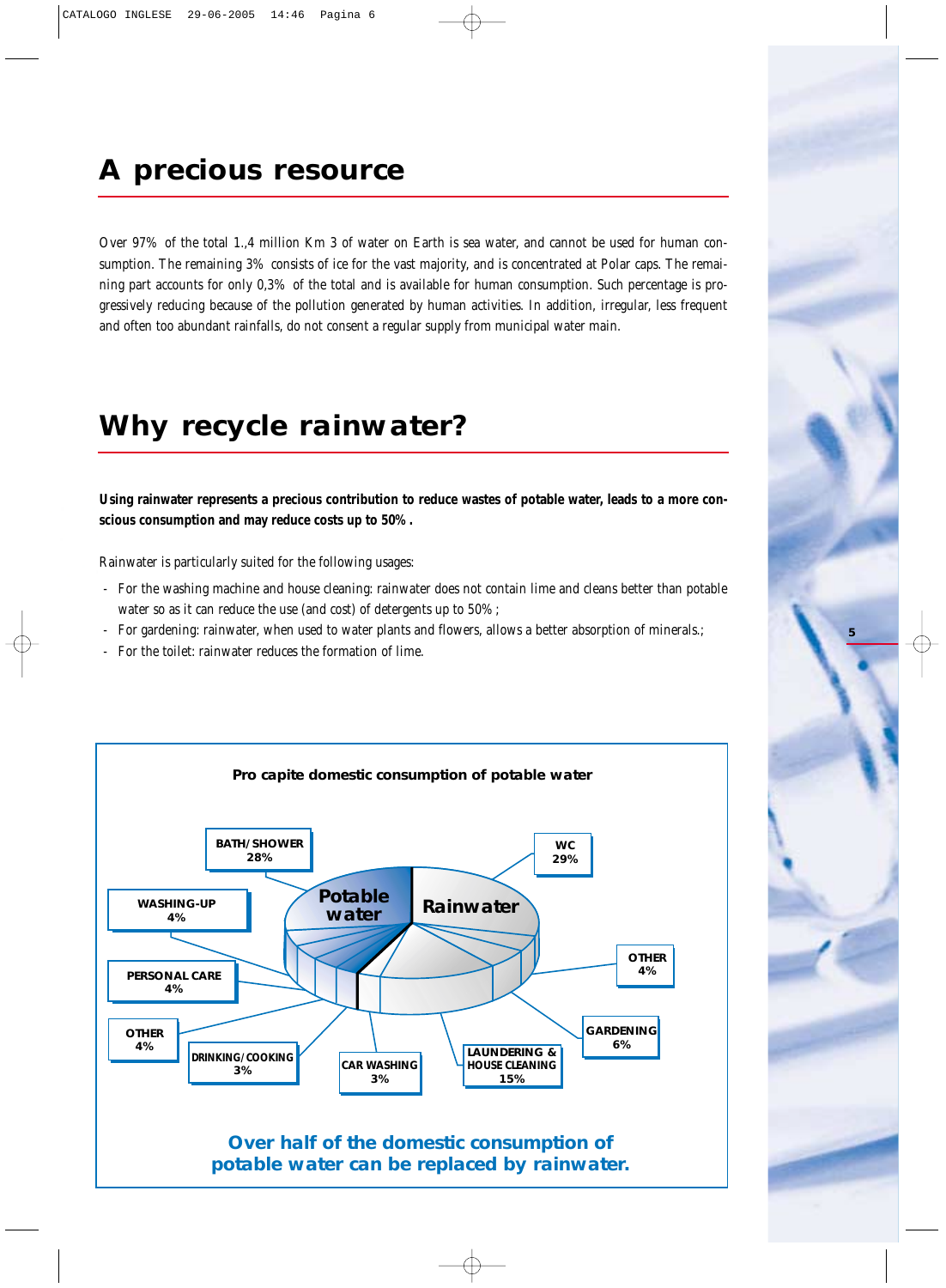# **BENEFITS OF RECOVERING**

## **RAINWATER**

## **AVERAGE CONSUMPTION OF WATER FOR DOMESTIC USE:**

- Cycle of a washing machine: 80-120 litres;
- Washing-up: 20 litres;
- Toilet flush: 10 to 16 litres;
- Cleaning of floors: 25 to 30 litres;
- To take a shower (10 minutes): approx. 100 litres;
- To wash one's teeth: 2 litres;

**6**

- To fill a bath-tub: 120 to 160 litres;

**For the major part of the above consumptions, using potable water represents a waste of useful resources and a waste of money.**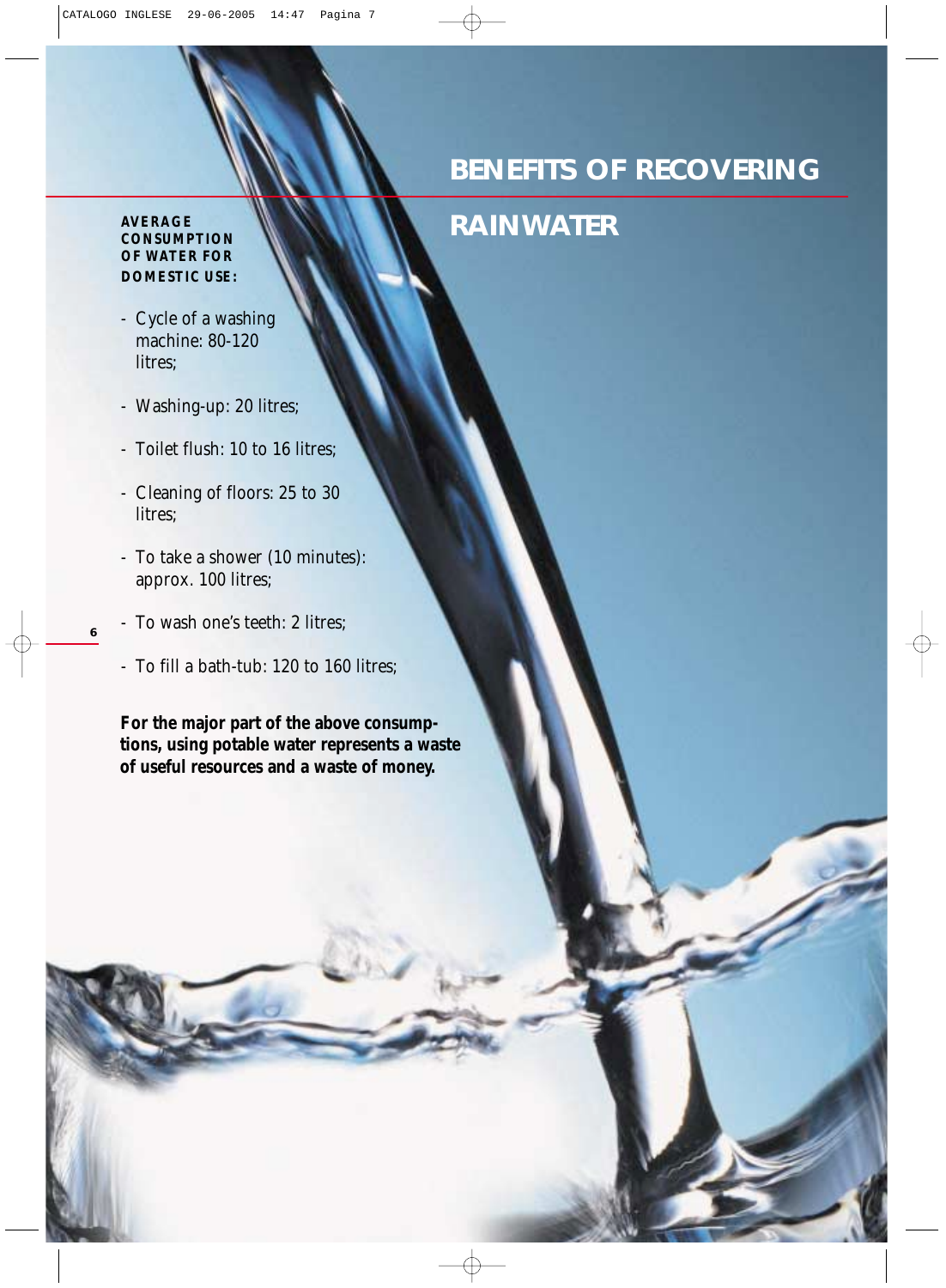## **The rainwater recycling system**



### **How it works:**

*The system is designed to collect rainwater in order to make it available for use in household applications (toilets, washing machines, garden irrigation, domestic cleaning, etc.). It consists of an underground tank, a filtering system and a control unit.*

**7**

*Rainwater is channelled from the roof to the gutter; it then flows through a pipeline to the filter inside the underground tank. The filter, which has a stainless steel strainer inside, is inclined so as impurities are forced through the sewer. Leaves, insects and other impurities are hence eliminated. Water then flows inside the settling tank through a pipe which has a decanter at the bottom in order to prevent turbulences that would move sediments on the tank's bottom.*

*Water is taken 15 cm below the water level by means of a flexible hose equipped with a float switch in order to suck only pure water.*

*A control unit consisting of an electric panel and an integrated pump control the entire system from inside the house. The control unit also controls the inflow of the water main in case the supply of rainwater from the tank is entirely spent.*

#### **A natural balance**

- *Oxygenated environment*
- *Fresh temperature*
- *Absence of light*

*These are the three mandatory conditions for the proper operation of the rainwater collection system.*

*The temperature is fresh inside the underground tank, with no thermal shocks. Oxygen favours the proliferation of bacteria who mineralize the sediments on the tank's bottom, keeping water pure. Absence of light prevents growing of weed, helping to maintain a natural balance.*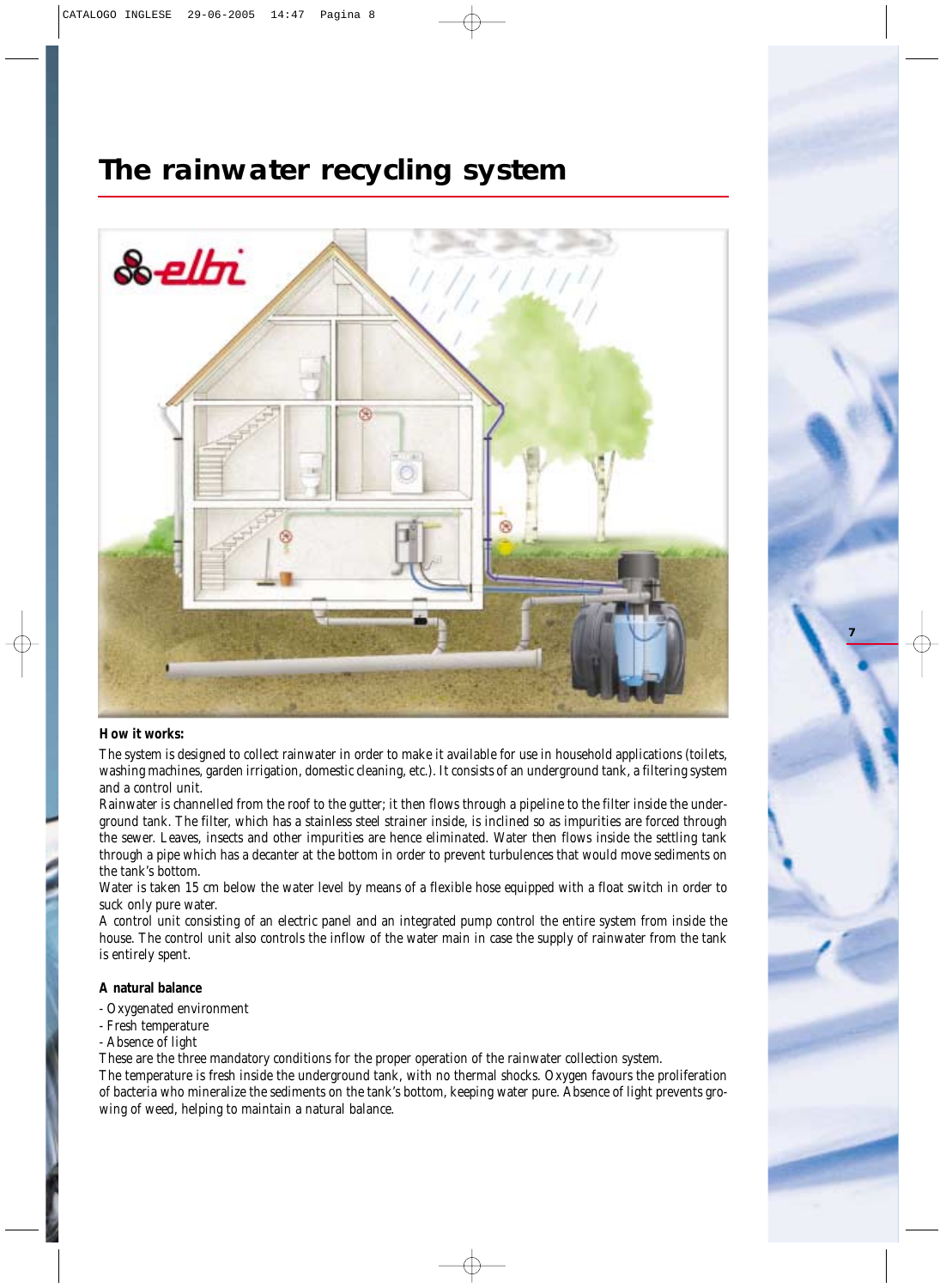## **Sizing of the underground tank**

*To properly calculate the size of the underground tank for your application, use the following directions:*

## **YIELD OF RAIN (R)**

### **Projected roof surface (S)**

*equal to the building's base, tes the annual rain quantity. regardless of the shape and roof Such information is usually avaiinclination.*

*The projected roof surface is Local precipitation value indica-***Precipitation values (Vp)** *lable from the local authority or at the nearest meteorological station. (average: 1.000 l/m2 )*

| Roof cover factor (Vt)  |       |  |  |  |  |
|-------------------------|-------|--|--|--|--|
| <b>Roof material</b>    | Value |  |  |  |  |
| Roof tile               | 0.9   |  |  |  |  |
| Cement or slate roofing | 0.8   |  |  |  |  |
| Plain roof with ballast | 0.6   |  |  |  |  |
| Green roofs             | 0.4   |  |  |  |  |

## $\mathbf{R} = \mathbf{S}$  (m<sup>2</sup>) **x**  $\mathbf{V}\mathbf{p}$  (litres/m<sup>2</sup>) **x**  $\mathbf{V}\mathbf{t}$

### **WATER REQUIREMENTS (FI)**

| <b>Use</b>         | Per year average<br>requirement | Nr. |                  | Water requirement (Fi) |        |
|--------------------|---------------------------------|-----|------------------|------------------------|--------|
| WC                 | 9.000 litri                     |     | <i>x persone</i> |                        |        |
| Lavatrice          | 5.000 litri                     |     | $X$ persone      |                        | $^{+}$ |
| Pulizie domestiche | 1.000 litri                     |     | $X$ persone      |                        | $^{+}$ |
| Giardinaggio       | 450 litri/ $m^2$                |     | $x \sim m^2$     |                        | $^{+}$ |
| Altro              |                                 |     |                  |                        |        |
|                    |                                 |     | <b>TOTAL Fi</b>  |                        | litres |

### **Values suitable for larger systems:**

- *School = 1000 l/person;*
- *Office space = 1.500 l/person*

*The calculation factor (***FC***) is the lowest between the yield of rain (***R***) and water requirement (***Fi***). The constant (***K***) is 0,0625.*

*The minimum volume for the underground tank (***V***) will be:*

 $V = FC$  (litres)  $x K$ 

*Before installing the system it is recommended to check with the local municipality about regulations (if any) concerning the use and treatment of rainwater (in example: sanitization regulations, separation from potable water systems etc.)*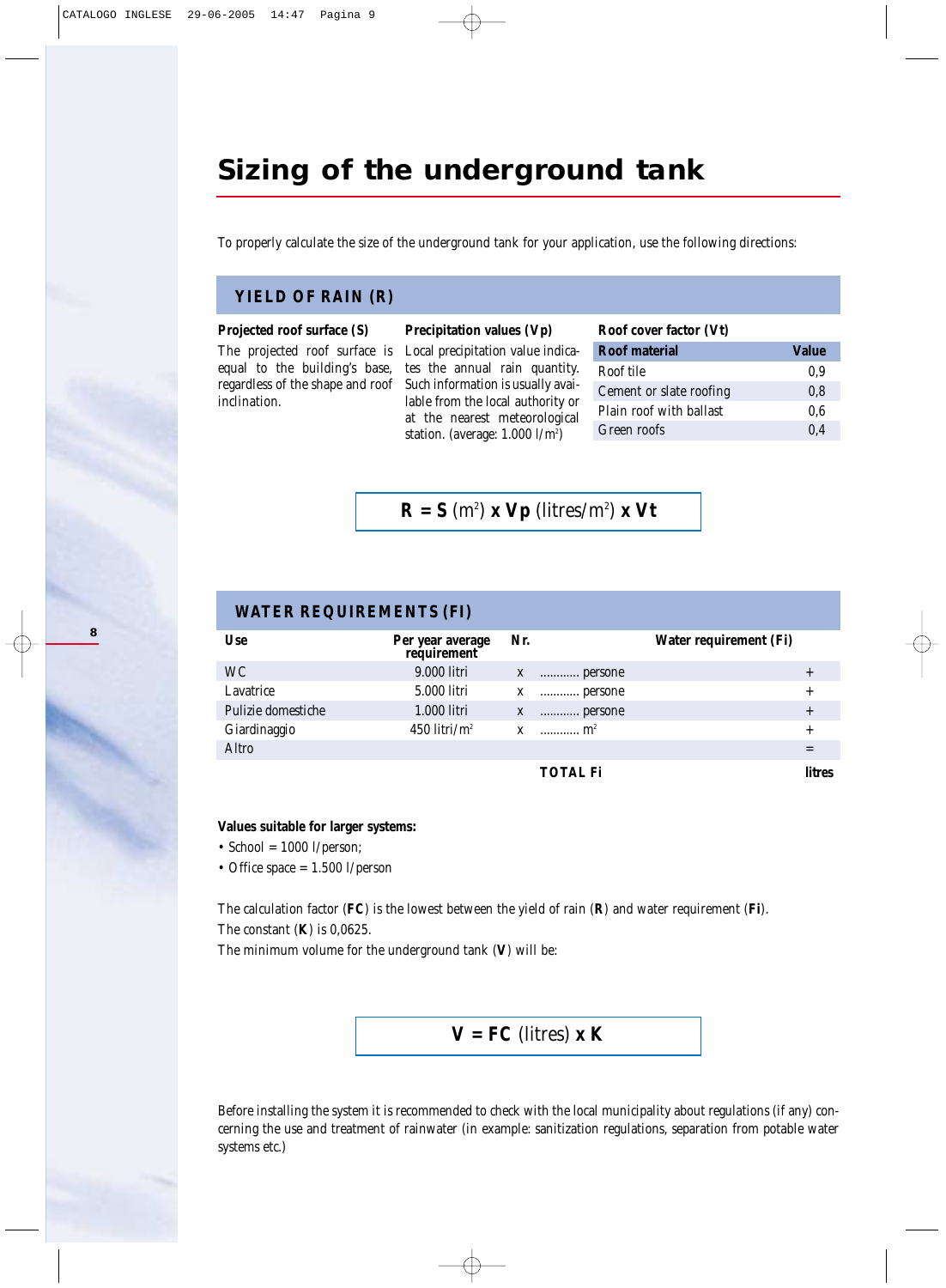# **Elbi's systems: technical data and features**



## **RAIN BASIC – PREASSEMBLED TANK WITHOUT CONTROL UNIT**

| <b>Model</b>      | <b>Part number</b> | Nominal capacity<br>(litres) | <b>Equipment</b>    |
|-------------------|--------------------|------------------------------|---------------------|
| <i>CU 3000-B</i>  | A520074 V0000      | <i>3.000</i>                 | Standard equipment* |
| <i>CU 5000-B</i>  | A520080 V0000      | 5.000                        | Standard equipment* |
| <b>CU 10000-B</b> | A520092 V0000      | 10.000                       | Standard equipment* |

## **RAIN PLUS – PREASSEMBLED TANK WITH CONTROL UNIT**

| <b>Model</b>      | <b>Part number</b> | Nominal capacity<br>(litres) | <b>Equipment</b>    |
|-------------------|--------------------|------------------------------|---------------------|
| <i>CU 3000-B</i>  | A520074 V0000      | <i>3.000</i>                 | Standard equipment* |
| <i>CU 5000-B</i>  | A520080 V0000      | 5.000                        | Standard equipment* |
| <b>CU 10000-B</b> | A520092 V0000      | <i>10.000</i>                | Standard equipment* |

**9**

*Standard equipment\*: (factory-assembled) Extension; Suction pipe with float switch; Decanter;*

## **Not included in standard supply:**

*- Hydraulic components (pipes, connectors, silicon etc.), electrical wiring, excavation and other construction works, installation and anything else not expressly indicated.*

### **Tanks – Technical data**

| <b>Model</b>    | Part<br>number | Weight<br>(Kg) | <b>Diameter</b><br>$(\mathbf{mm})$ | Lenght<br>$(\mathbf{mm})$ | <b>Height</b><br>$(\mathbf{mm})$ | Inspection<br>opening $(\emptyset)$ |
|-----------------|----------------|----------------|------------------------------------|---------------------------|----------------------------------|-------------------------------------|
| <i>CU 3000</i>  | 1720551        | 133            | 585                                | 1920                      | 1850                             | 500                                 |
| <i>CU 5000</i>  | 1720557        | 193            | 1860                               | <i>2380</i>               | 2150                             | 500                                 |
| <i>CU 10000</i> | 1720563        | 383            | <i>2130</i>                        | 3410                      | 2140                             | 700                                 |

## **Accessories – Technical data**

| <b>Model</b>                   | <b>Part number</b> | Weight<br>(Kg) | <b>Inspection</b><br>opening $(\emptyset)$ | <b>Height</b><br>(mm) |
|--------------------------------|--------------------|----------------|--------------------------------------------|-----------------------|
| Extension for CU 3000 and 5000 | 7081200            |                | <i>500</i>                                 | 430                   |
| Extension for CU 10000         | <i>A5G0092</i>     |                | 700                                        | 450                   |
| Housing for CU 10000 (cube)    | 1721040            | 45             | 700                                        | 1000                  |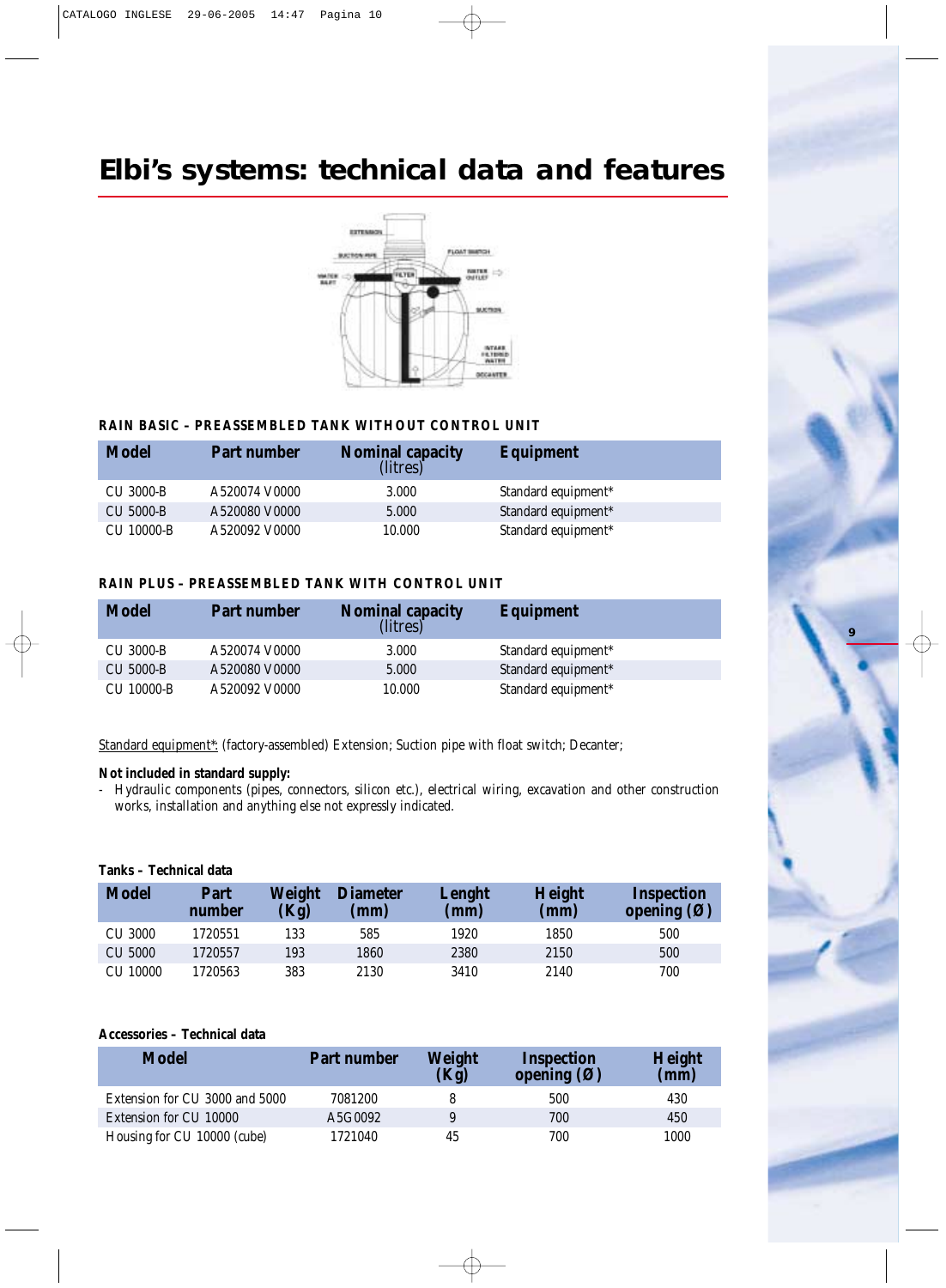# **Instructions for underground installation of CU Series tanks**

#### **Guidelines:**

- *1. The maximum depth should never be more than 80 cm.*
- *2. The immediate surroundings of the storage tank should not be used as transit area; in the presence of a sump pit, it should not be made of brick, cast iron or concrete and the total weight should not exceed 100 Kg (See fig. 1).*
- *3. The storage tank should never be laid in an uneven slope and the surrounding earth should not generate unbalanced lateral movements.*
- *4. In case that the water bed is higher than the bottom of the storage tank, it is mandatory to provide a concrete wall insulation.*
- *5. The storage tank cannot be used in open ground; should you decide to do so, it is necessary to prepare an adequate containing structure to balance the pressure of the water inside the tank and prevent structural failure. Warranty is void if CU series tanks are used in open air.*
- *6. In case that it becomes necessary to ensure the hydraulic tight connection between the cover, the extension and/or the sump pit, it is appropriate to seal the threads with silicon or other suitable material.*

#### **For a proper underground installation follow these instructions:**

- *1. Excavate a hole of appropriate dimensions; allow a space of approximately 30 cm around the tank (See fig.2).*
- *2. On the bottom of the hole prepare a sand layer with a thickness*
- *of at least 15 cm., so that the storage tank will lie on a flat base. 3. Prepare the connections and insert the storage tank horizontally into the hole.*
- *4. Make sure the storage tank is equipped with a breather pipe adequate to the flow rate of the pump to avoid depression. 5. Test the prepared connections (at this stage do not fill the tank over 15 cm).*
- *5. Fill the hole around the storage tank with15 cm of well compacted sand.*
- *6. Proceed by making layers of 15-20 cm at a time by first, filling the storage tank with water, then by filling the hole with sand/loam; make sure the material is well compacted (See fig. 3).*

*Important notice: an incorrect underground lying of the storage tank may cause structural deformation, this will void the warranty.*

#### **Installation and maintenance notes Installation and maintenance notes**

- *1. Check the tank integrity and fittings prior to starting installation. When necessary remove the plastic locking from the concerned connector.*
- *2. When planning for installation, make sure that no heat source is located in the surrounding area of the storage tank.*
- *3. Make sure the storage tank is placed perfectly horizontally.*
- *4. Whenever possible, avoid building walls or any other permanent structure that may obstruct maintenance or replace-ment of the tank.*
- *5. Make sure to obscure the overload opening to prevent access of light (ensure proper functionality of the opening) as this may lead to algae growth.*
- *6. Plan for regular cleaning of the inside of the storage tank*
- *7. Our PLASTO storage tanks are manufactured using special polymers expressly formulated to guarantee resistance to ultraviolet rays. Therefore, if properly installed, even in the event of exposure to sunlight, the PLA-STO series tanks are not subject to the formation of algae.*
- *8. If the tanks are used as storage for running water, ensure that the purge pipe is provided with open air flow, maintains a straight run and be as short as possible.*
- *9. Make sure that the gaskets are suitable for the liquid content inside the storage tank*





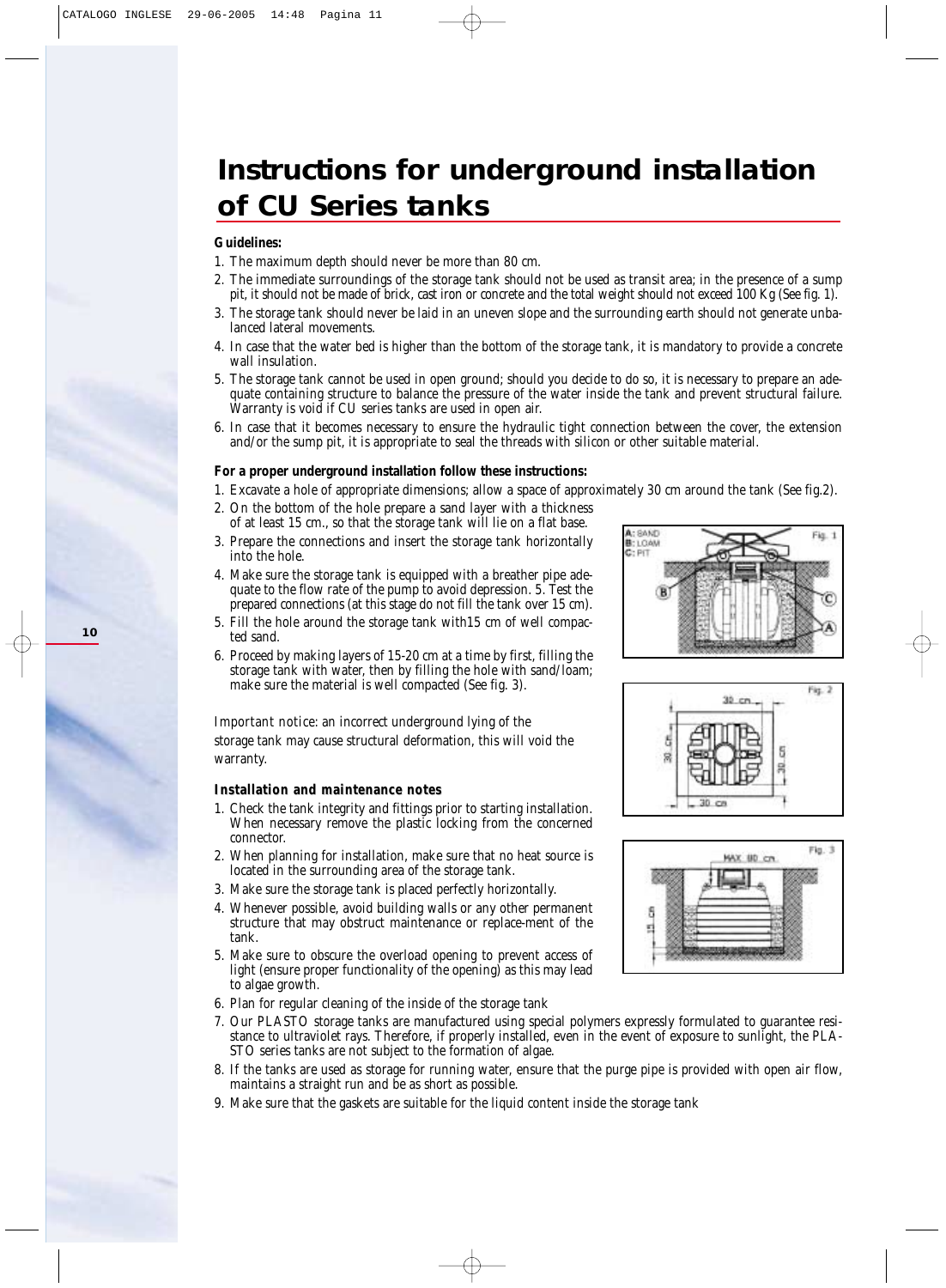# **Installation of the system**

- *1. Before proceeding with the installation of the rainwater collection system, it is mandatory to evaluate the hydrogeological and morphological characteristics of the ground;*
- *2. Carefully observe the instructions for underground installation of the CU Series Plasto tanks (instructions are printed on page 3 and stamped on the tank itself).*
- *3. Connect the intake pipe DN 100 already pre-assembled in the tank (POS. A INTAKE FROM THE GUTER) to the duct coming from the gutter to recuperate rainwater. The pipe connecting the gutter to the tank must be properly inclined so a sto favour the flow of rainwater to the underground tank.*
- *4. Connect the discharge pipe DN 100 already pre-assembled in the tank (POS. B DRAIN) to the discharge pipe. The discharge pipe must be properly inclined in order to help draining impurities and the non filtered water..*
- *5. Install a a non return valve inside the discharge pipe so a sto prevent the return of discharged water and do not allow animals or insects to enter the tank (POS. C – NON RETURN VALVE).*
- *6. Connect the suction pre-assembled suction (1") from the tank (pos. D SUCTION PIPE) to the pump or to the control unit.*
- *7. Insert the winring of the probe (level indicator) inside the tank keeping the lower side at a dstance of approx mately 25/30 cm. from the bottom.*

*NOTE: The system doesn't need an overflow pipe as the excess water is discharged directly through the discharge pipe (POS. B). Installation of an overflow pipe is recommended only in areas with high concentration of pollen.*

**11**



**potable water can be replaced by rainwater.**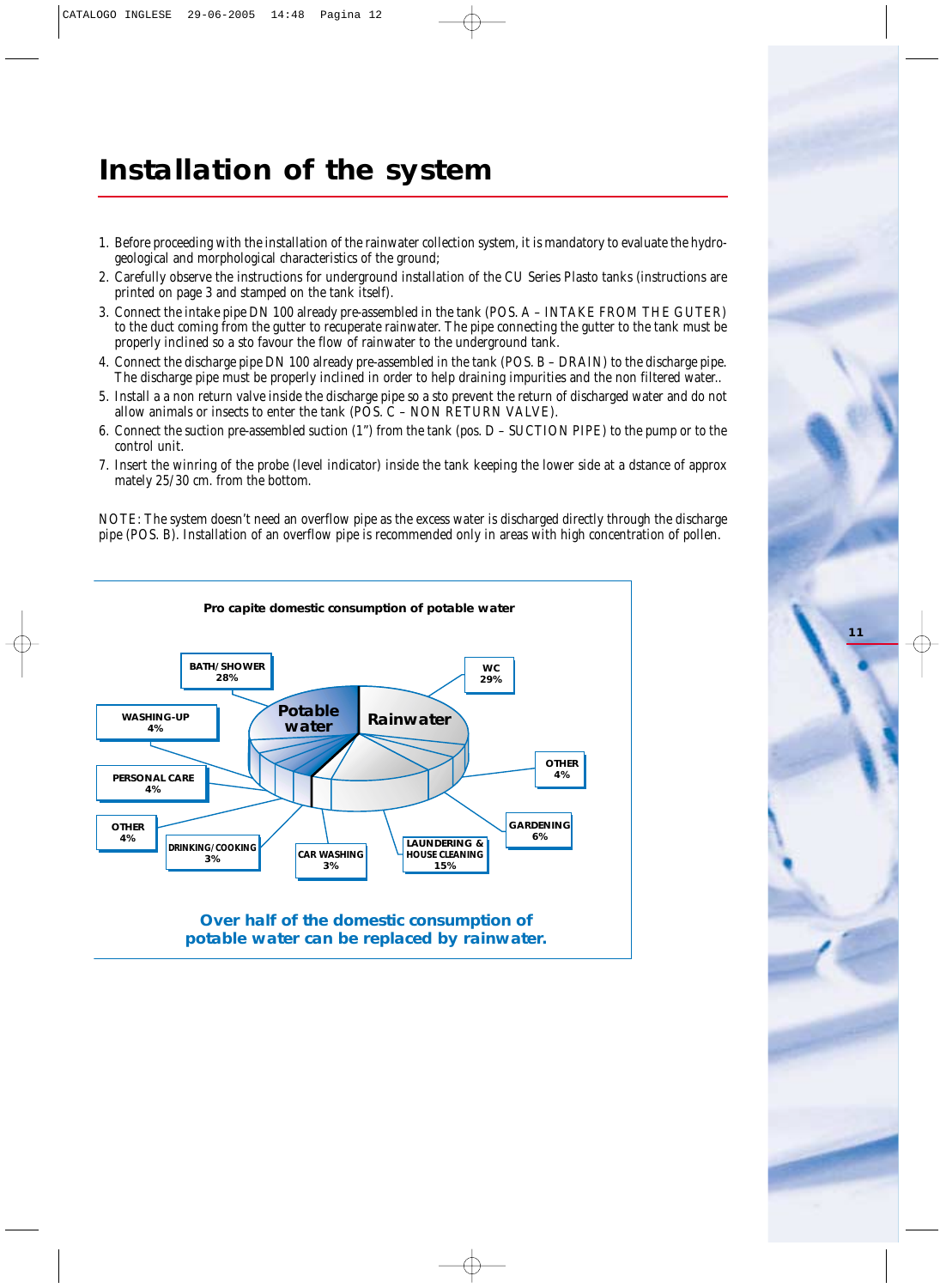## **Installation of the control unit**

- *1. Prearrange a wall inside the house and secure the control unit to it.*
- *2. Connect the suction pipe from the tank to the control unit's intake pipe (pos. E intake from tank);*
- *3. Connect the suction pipe from the municipal supply (pos. F intake from municipal supply);*
- *4. Connect the pipe from the control unit (pos. G to users) to the users (toilets, washing machine, garden watering, etc.);*
- *5. Connect the overflow pipe to the discharge pipe (pos. H drain);*
- *6. Connect the probe's wire (levl indicator) to its connection at the contr .*
- *7. Plug the control unit to the electrical supply.*



*Notice: The control unit must be installed indoors, in a safe and dry position.*

| Technical data (control unit) |  |  |  |
|-------------------------------|--|--|--|
|-------------------------------|--|--|--|

| Unit    | Part           | Weight | <b>Height</b> | Width | Depth                  |      | <b>Commections:</b> |         |
|---------|----------------|--------|---------------|-------|------------------------|------|---------------------|---------|
|         | number         | (kg)   | (mm)          | (mm)  | $\mathbf{m}\mathbf{m}$ |      | E - G               | Н       |
| Model S | <i>L3A0000</i> | 27     | 760           | 580   | 285                    | 1/2" |                     | DN 50   |
| Model F | <i>L3A0010</i> | 28     | 760           | 580   | 285                    | 1/2" | 1, 22               | $DN$ 50 |

*All control units are manufactured according to EN-1717*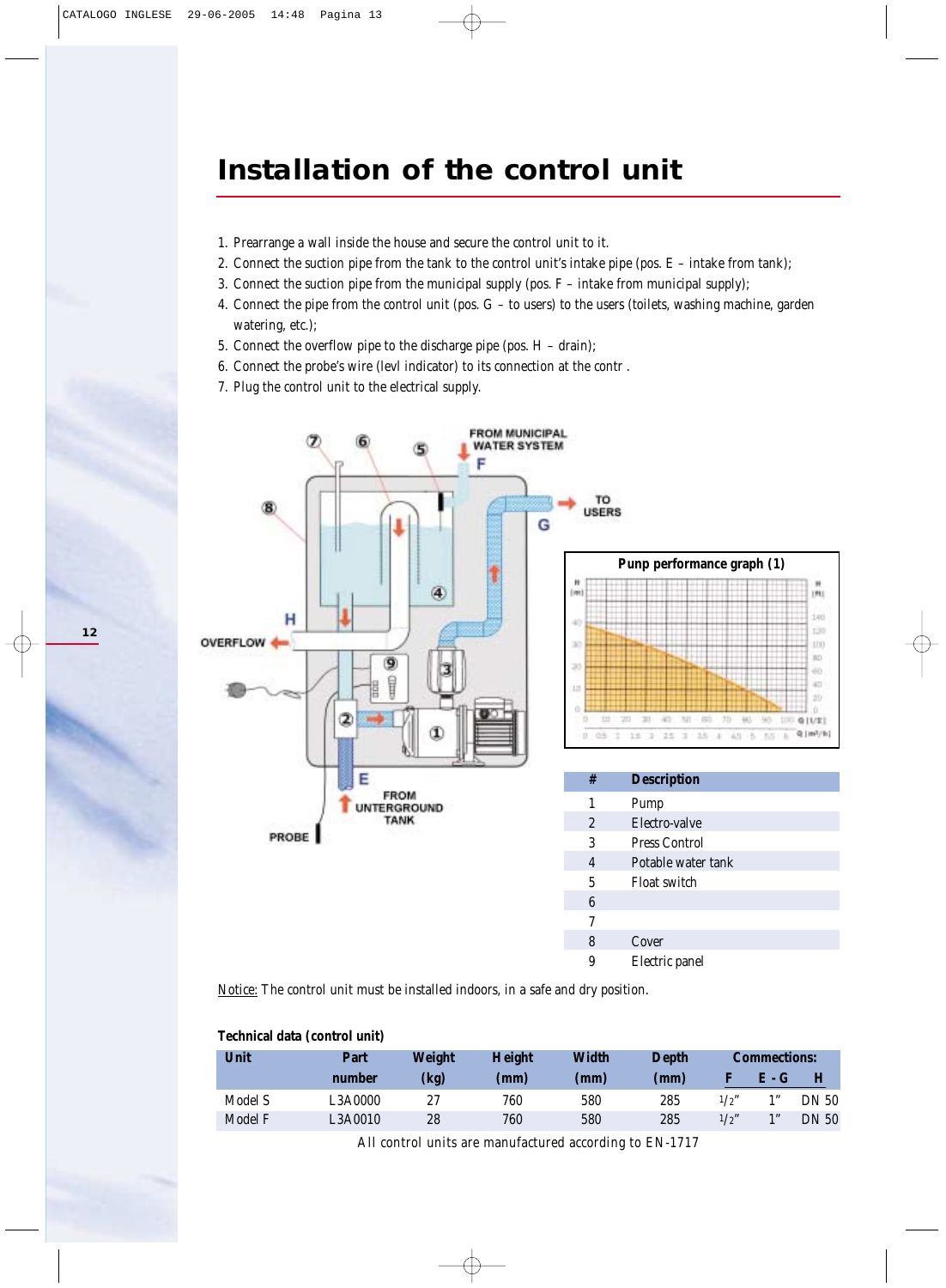# **How it works**

*The control unit (9) controls the system's functions and guarantees a continuous operation.*

*It also regulates the intake of potable water from the municipal supply in case the rainwater stored in the tank is drained or in case the user wants to use potable water instead of rainwater.*

*Such process is regulated by an electro-valve (2) which commands the pump (1) to suck water either from the underground tank or from the small reservoir (4) inside the control unit.*

*These two independent water reserves censure the continuous operation of the system. The switch can be commanded manually from the control unit or automatically (through the probe that senses the level of rainwater inside the tank) when the tank does not contain a sufficient amount of water.*

*The operative mode is indicated by a led.*

*The control unit is equipped with a free drainage according to UNI EN 1717.*

### **Features of the control unit (models S and F):**

*Control units are fitted with an electronic device and with a multi stage inoxidizable centrifugal pump and a small tank.*

*They are also fitted with an automatic system to switch water suction from the tank to the municipal supply in case the rainwater reserve is completely spent. In case of need such operation can be also performed manually by means of a switch.*

*All control units are equipped with several safety devices according to UNI EN 1717.*

## **Additional features of control unit model F:**

- √ *This control unit is equipped with a microprocessor with the following functions:*
- √ *Signals possible malfunctions of the systems via optical and acoustical indicators;*
- √ *Shows the water level (in percentage) of the water content inside the tank;*
- √ *Periodically replaces the water inside the small tank inside the control unit in order to prevent stagnation in the pipes of the potable water supply;*

**13**

- √ *Allows the installation of an additional water pump;*
- √ *Allows the connection to the serial port of a personal computer;*

| Technical features of the control units (Models S and Model F) |                                         |
|----------------------------------------------------------------|-----------------------------------------|
| Max Flow Rate                                                  | $65$ lt. /min.                          |
| Head                                                           | 36 mt.                                  |
| Water Temperature range                                        | $+5^{\circ}C - +35^{\circ}C$            |
| <b>Maximum Working Pressure</b>                                | 10 <sub>bar</sub>                       |
| Maximum static pressure                                        | $18$ mt.                                |
| <b>Electric Output</b>                                         | 230 V AC / 50 Hz                        |
| Electric Input                                                 | 805 W                                   |
| Safety standard                                                | IP42                                    |
| Environment acceptable temperature                             | $+ 15^{\circ}C - + 35^{\circ}C$         |
| Installation acceptable conditions                             | Indoor in humidity-free conditions      |
| Pump materials                                                 | Stainless steel/ Noryl/ PP/ light metal |
| Municipal water connection fitting                             | 3/4"                                    |
| Tank water connection fitting                                  | 1"                                      |
| Overflow connection fitting                                    | <b>DN 50</b>                            |
| Pressure sensor                                                | 20 mt (the wire cannot be buried)       |
| <b>Float switch</b>                                            | 20 mt (the wire cannot be buried)       |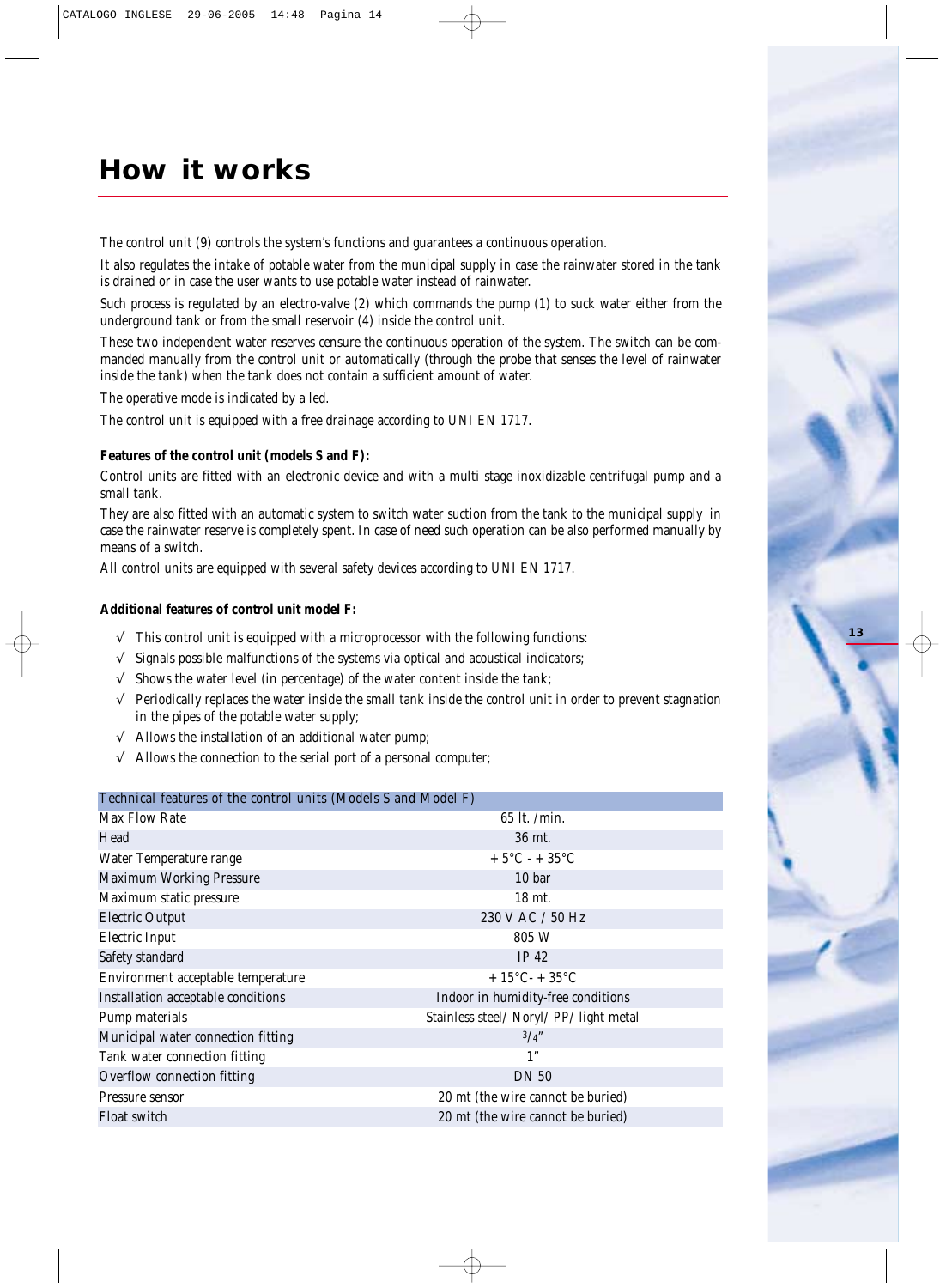## **Warranty terms for the underground tank**

*All PLASTO tanks are guaranteed against through corrosion for 20 years. Warranty is valid for one year against defects in material and workmanship. The warranty is effective from the date of shipment as indicated by the bill of lading.*

*If installed according to Elbi's technical guidelines, the storage tanks are also guaranteed against any kind of algae growth.*

*The warranty excludes:*

- *costs of installation*
- *claims for consequential loss or damage*
- *any damage to third parties*
- *any damage consequent to leaks from (storage) tank*
- *cost of transportation*
- *damages caused by improper us, use of chemicals or other non food-related liquids.*

*If it is necessary to ensure an hydraulic tight connection between the cover, the extension and/or the sump pit, it is appropriate to seal the threads with silicon or other suitable material.*

*NOTICE: All tanks, when supplied with a pre-assembled extension, must be stored and installed with the extension fixed onto the tank's hatch.*

*IMPORTANT NOTICE: an incorrect installation can cause structural damages to the tank and voids warranty. For further information please contact our sales office.*

### **Directions for ordinary maintenance**

- √ *Periodically clean the filter insider the tank as follows:*
	- *Open the hatchway of the tank and open the filter's cover. Remove the stainless steel grate paying attention to not let residuals fall inside the tank;*
	- *Clean the grate under running water removing any and all impurities;*
	- *Replace the grate in its slot, replace the filter's cover and close the hatchway.*
- √ *Periodically check the transparency and odour of the rainwater stored into the tank.*
- √ *Perform a throughout cleaning of the tank every 5 to 10 years (upon need).*
- √ *Periodically check tightness of all connections and wirings.*

#### **Recommendations and notices:**

- *Do not use the rainwater recuperation system for uses different than the one originally intended.*
- *The water supplied by this system is NOT potable.*
- *In case of malfunctioning of the system, switch it off and contact your installer immediately.*
- *In case of black-out or temporary interruption in the electric power supply the control unit does not work.*
- *You may connect the control unit to a UPS device or create a bypass so as to intake water from the municipal supply. Check local municipal codes to be sure you can do this in your area.*
- *Before proceeding with the underground installation it is recommended to verify the hydro-geological condition of the ground and its stability.*
- *It is recommended to read carefully the installation instructions supplied with the system.*
- *Installation must be performed by a qualified professional installer.*
- *Proper installation and e regular cleaning of the filter ensure proper system's performance during time.*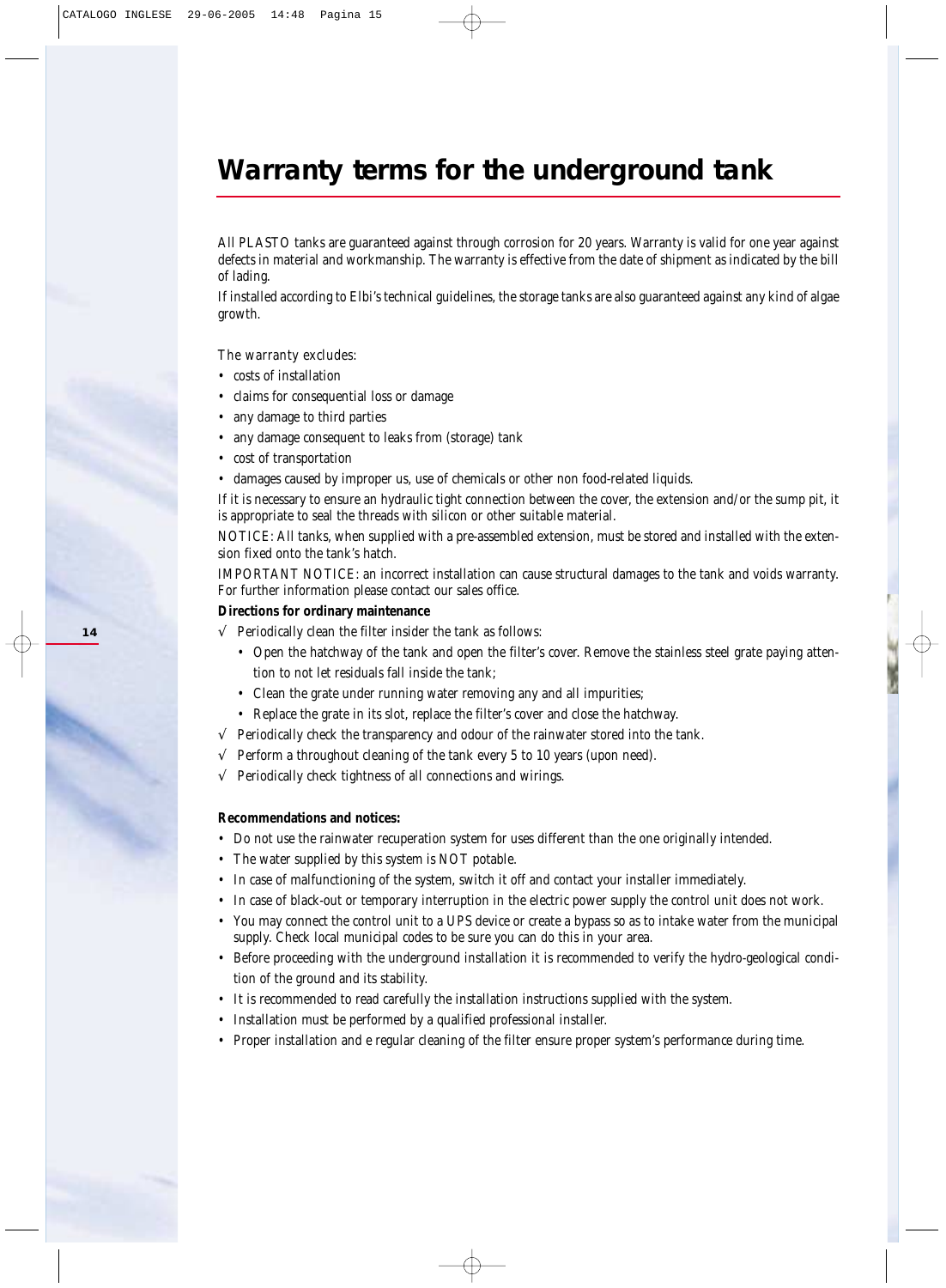